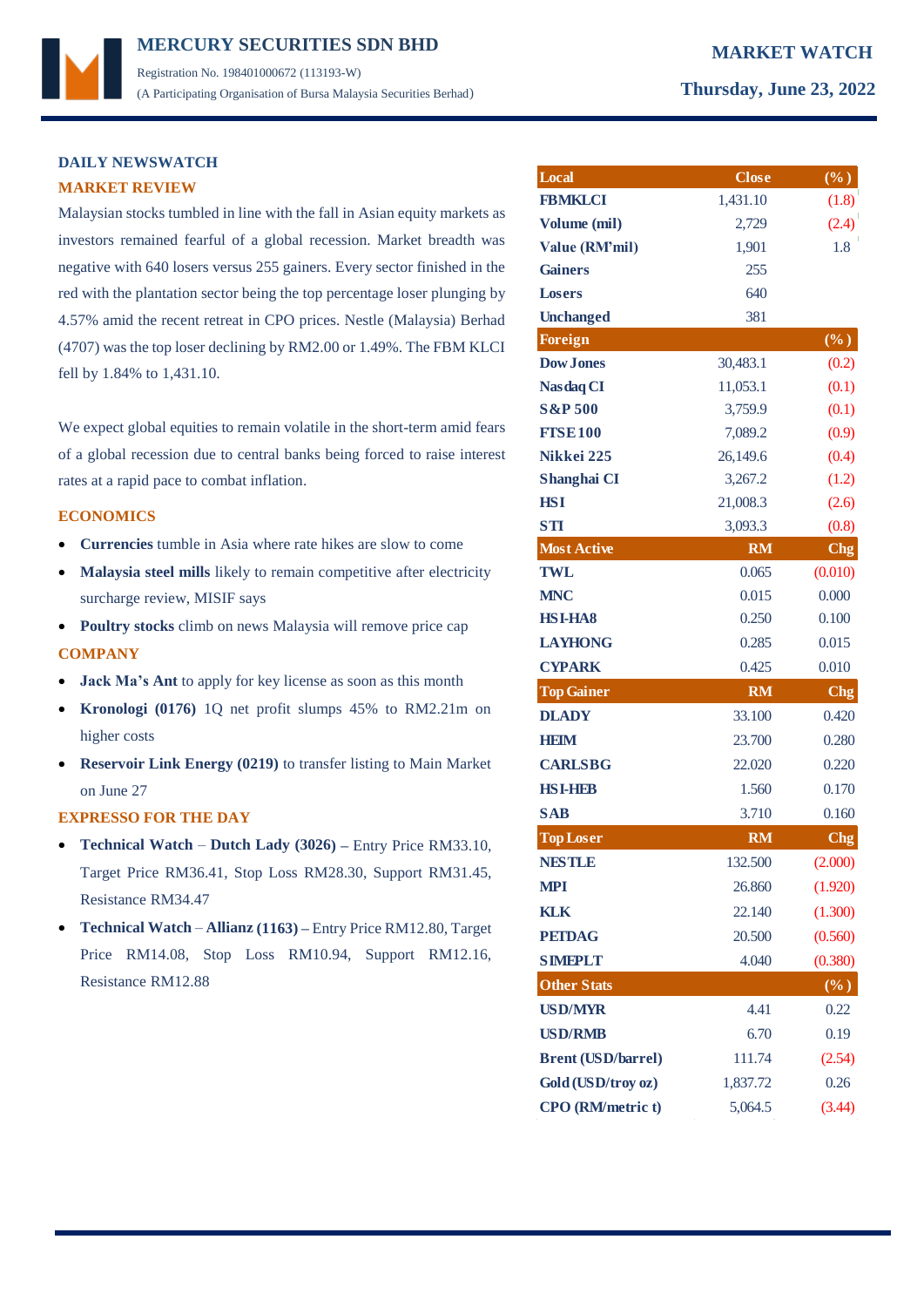

## **DAILY NEWSWATCH ECONOMICS**

Asian currencies fell on Wednesday (June 22), highlighting the pressure wrought by a narrowing yield premium as the pace of policy tightening in the region lags that of the US. (The Edge)

*Comments: We opine that weakening currencies coupled with high inflation will force Asian central banks to raise interest rates at a more rapid pace which could result in more headwinds for global equities in the short-term.*

**Malaysia steel mills** are likely to remain competitive than their regional peers, even after the next electricity surcharge review by the end of this month, says Datuk Lim Hong Thye, president of the Malaysian Iron & Steel Industry Federation. (The Edge)

**Shares in Malaysia's poultry firms gained** as the government prepares to end price controls on chicken and chicken eggs from July 1 to ensure price stability in the long term. (The Edge)

## **COMPANY**

**Jack Ma's Ant Group Co.** is poised to apply for a key financial license as soon as this month, according to people familiar with the matter, a sign that its lengthy overhaul following a squashed 2020 listing is getting closer to satisfying China's financial regulators. (The Edge)

**Kronologi Asia Bhd's (0176)** net profit for 1QFY23 slumped 45% to RM2.21m from RM4.02m a year earlier on increased operational costs and higher tax. (The Edge)

**Reservoir Link Energy (0219)** will transfer its listing status to the Main Market from the ACE Market effective Monday (June 27) according to Bursa Securities. (The Edge)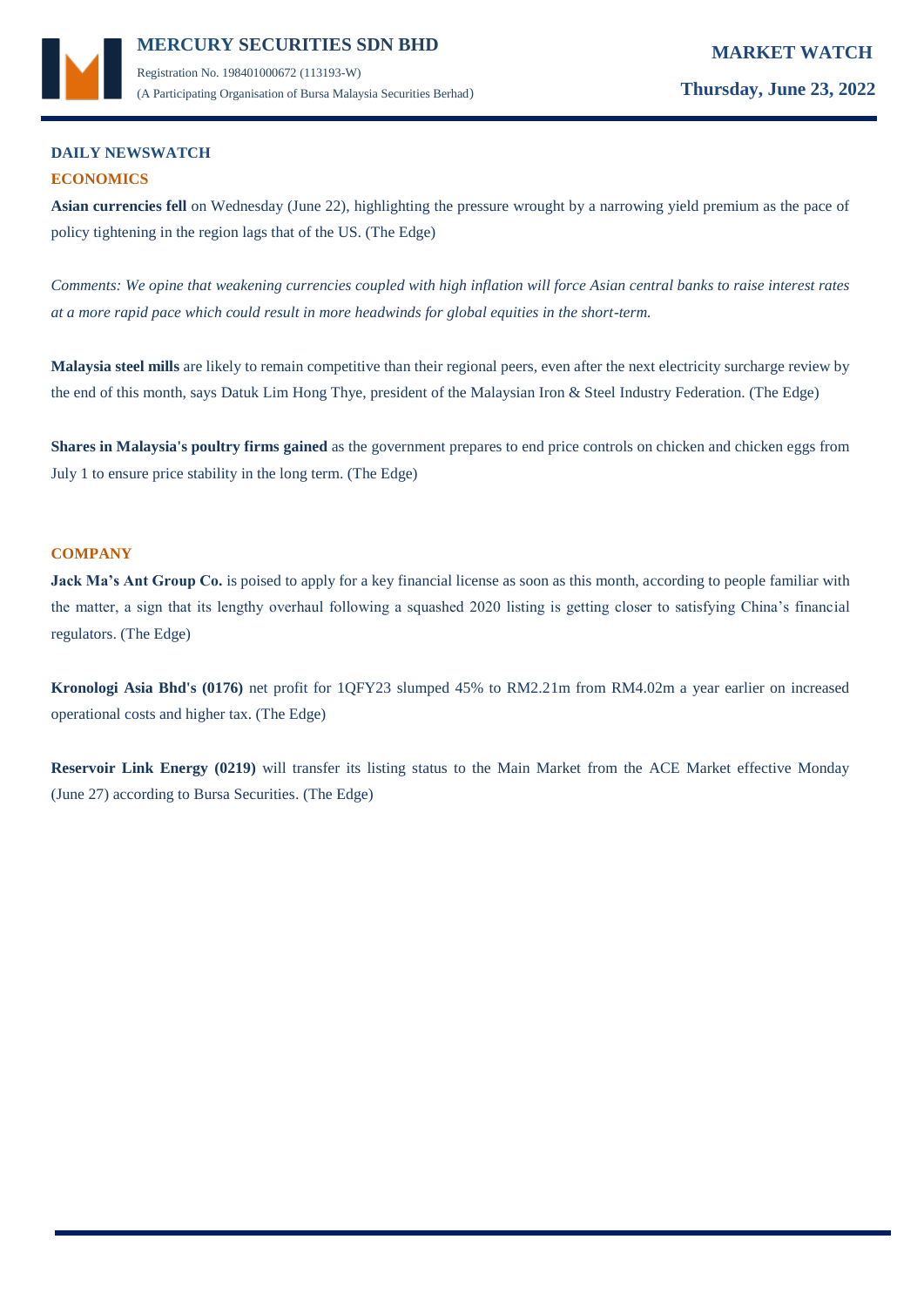## **MERCURY MARKET WATCH SECURITIES SDN BHD**

Registration No. 198401000672 (113193-W) (A Participating Organisation of Bursa Malaysia Securities Berhad) **Thursday, June 23, 2022**

On a trend reversal, the stock is currently trading below the MA20. We think there is a potential reversal supported by a bullish engulfing and

With lower volatility as seen from a contracting Bollinger band, we think that prices could potentially trade with lower downside risk moving forward. Trading within the 2SD, we project a 10% upside to the current price and expect EMA and SMA to crossover moving

**Potential Upside Bloomberg Analyst Ratings**

**P/E** 24.3 28.8 26.5 **P/B** 10.8 22.2 19.3 **P/CF** 17.3 33.6 26.9 **P/S** 2.0 2.9 3.1

**2Y Avg (x) 5Y Avg (x) 10Y Avg (x)**

# **Dutch Lady Milk Industries Berhad**

**Technical Watch - "BUY on Potential Reversal"**

**Bloomberg: DLM MK | KLSE Stock Code: 3026**

a rising momentum on the stock  $(RSI > 40)$ .

**10.0%**

**Investment Highlights**

forward.

**Fundamentals**

**Main Market Consumer Products and Services Subsector – Food & Beverages**

> **Current Price: RM33.10 Target Price: RM36.41**

### **Company Overview**

Dutch Lady Milk Industries Berhad manufactures sweetened condensed milk, milk powder, dairy products, and fruit juice drinks.



\*CF – Cashflow per share, S – Sales per share **Ronnie Tan** 

ronnie-tan@mersec.com.my

| <b>Entry Price</b>          | RM33.10                         |
|-----------------------------|---------------------------------|
| Market Cap (m)              | RM2,118.4                       |
| 52w high                    | RM35.70                         |
| 52w low                     | RM31.92                         |
| <b>Stop Loss</b>            | RM28.30                         |
| <b>Immediate Support</b>    | RM31.45                         |
| <b>Immediate Resistance</b> | RM34.47 (Previous high)         |
| Moving Average (EMA)        | Bearish                         |
| Moving Average (SMA)        | Bearish                         |
| Bollinger Bands (Long Run)  | Less volatile over the long run |
| <b>RSI</b>                  | <b>Strong Momentum</b>          |
| Volume (4-Weeks Average)    | 5,619.3                         |
|                             |                                 |

**Buys: 1 Holds: 1 Sells: 0**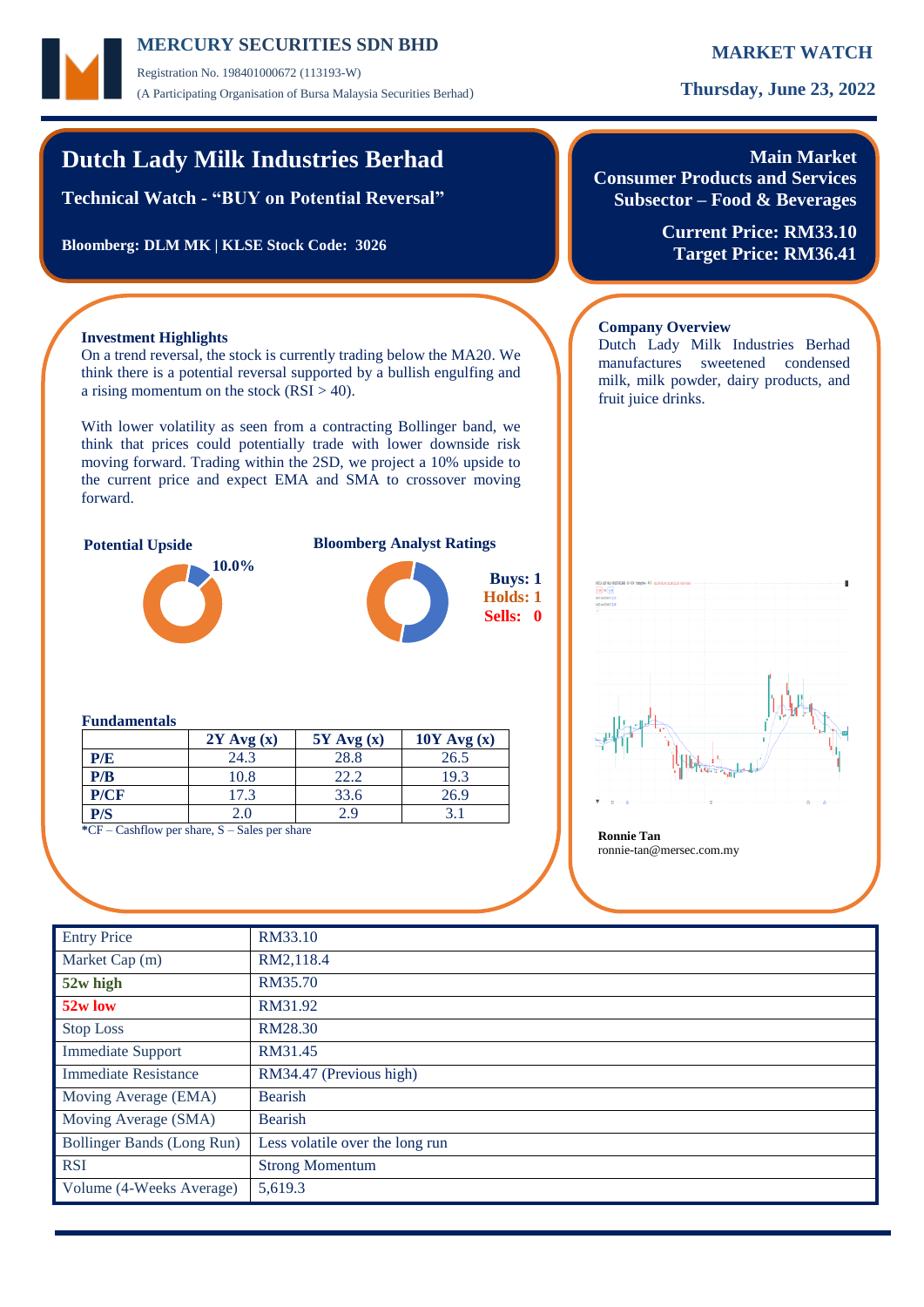## **MERCURY MARKET WATCH SECURITIES SDN BHD**

Registration No. 198401000672 (113193-W) (A Participating Organisation of Bursa Malaysia Securities Berhad) **Thursday, June 23, 2022**

# **Allianz Malaysia Berhad**

**Technical Watch - "BUY on Potential Upside"**

**Bloomberg: ALLZ MK | KLSE Stock Code: 1163**



**Current Price: RM12.80 Target Price: RM14.08**

Allianz Malaysia Berhad underwrites all classes of general insurance. Through its subsidiaries, the Company underwrites life insurance and investment linked business. Malaysia British Assurance also provides insurance broking and

## **Investment Highlights**

On a sideway, the stock is currently trading above the MA20. We think that there is a potential upside supported by a bullish marubozu, coupled with a strong momentum on the stock  $(RSI > 50)$ .

With lower volatility as seen from a contracting Bollinger band, we think that prices could potentially trade with lower downside risk. Trading within 2SD, we project a 10% upside to the current price, expect EMA and SMA to crossover moving forward.







### **Fundamentals**

|      | $2Y$ Avg $(x)$ | $5Y$ Avg $(x)$ | $10Y$ Avg $(x)$ |
|------|----------------|----------------|-----------------|
| P/E  |                | 5.8            |                 |
| P/BV | 0.8            | 0.9            | 0.8             |
| P/CF | 5.4            | 8.2            | 17.1            |
| P/S  | 0.4            | 9.5            |                 |

**\***CF – Cashflow per share, S – Sales per share **Ronnie Tan**

## ronnie-tan@mersec.com.my

**Company Overview**

nominee services.

| <b>Entry Price</b>          | RM12.80                         |
|-----------------------------|---------------------------------|
| Market Cap (m)              | RM2,277.9                       |
| 52w high                    | RM13.50                         |
| 52w low                     | RM12.18                         |
| <b>Stop Loss</b>            | RM10.94                         |
| <b>Immediate Support</b>    | RM12.16                         |
| <b>Immediate Resistance</b> | RM12.88 (Previous high)         |
| Moving Average (EMA)        | <b>Bullish</b>                  |
| Moving Average (SMA)        | <b>Bullish</b>                  |
| Bollinger Bands (Long Run)  | Less volatile over the long run |
| <b>RSI</b>                  | <b>Rising Momentum</b>          |
| Volume (4-Weeks Average)    | 5,079,704.8                     |
|                             |                                 |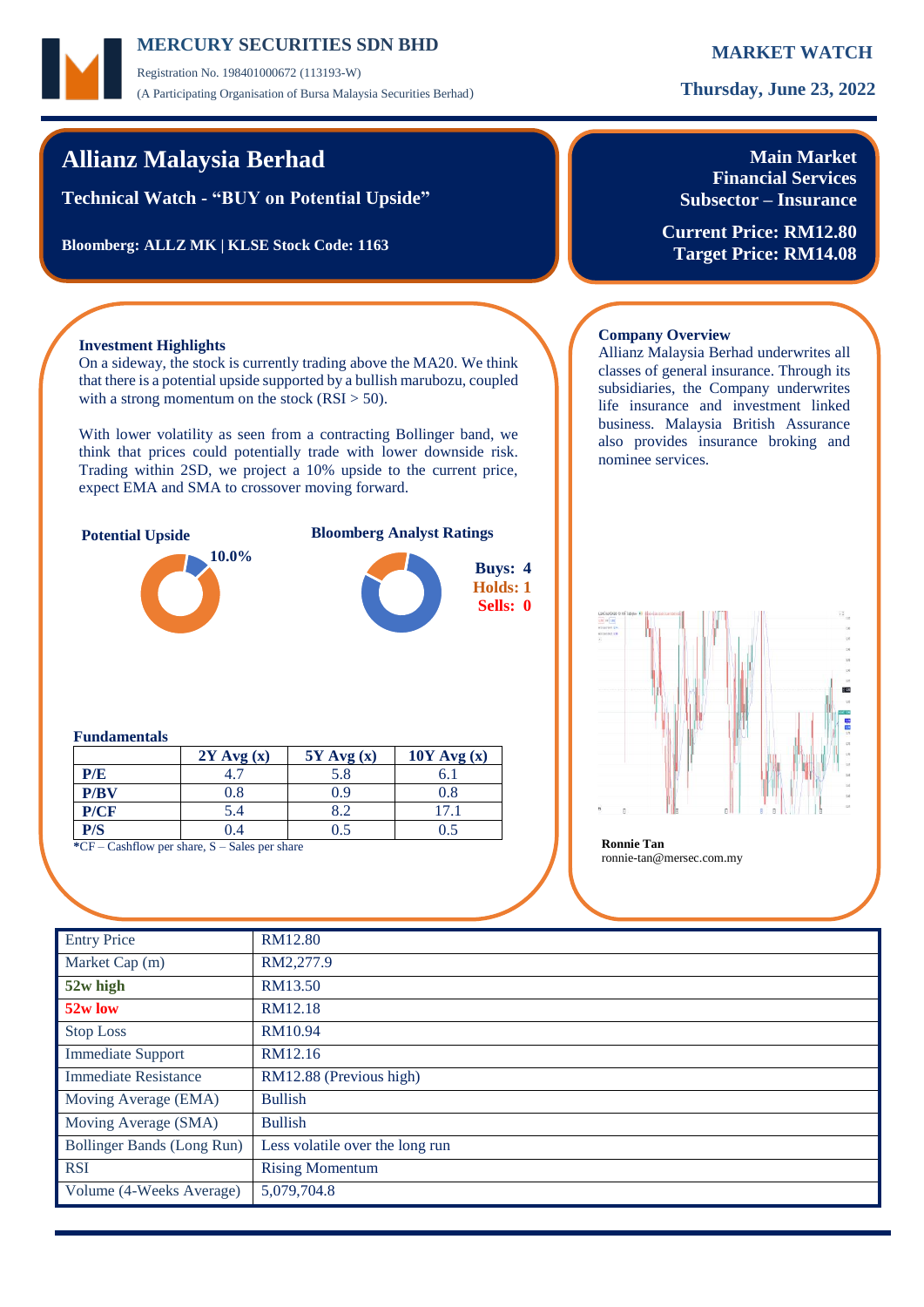

Registration No. 198401000672 (113193-W) (A Participating Organisation of Bursa Malaysia Securities Berhad) **Thursday, June 23, 2022**

## **TECHNICAL ANALYSIS SCOREBOARD**

| Recommendation<br><b>Date</b>        | <b>Stock</b>         | Code         | Entry<br>(RM)   | <b>Prev</b><br><b>Close</b><br>(RM) | <b>Stop</b><br>Loss<br>(RM) | <b>TP</b><br>(RM) | Day<br><b>Change</b><br>(%) | Gain/<br><b>Loss</b><br>from TP<br>(%) | <b>Remark</b>            |
|--------------------------------------|----------------------|--------------|-----------------|-------------------------------------|-----------------------------|-------------------|-----------------------------|----------------------------------------|--------------------------|
| 25/5/2022                            | Tambun               | 5191         | 1.020           | 0.840                               | 0.870                       | 1.120             | 1.8                         | $-17.6$                                | <b>SL Triggered</b>      |
| 25/5/2022                            | <b>SCGM</b>          | 7247         | 2.400           | 2.260                               | 2.050                       | 2.640             | 0.4                         | $-5.8$                                 |                          |
| 26/5/2022                            | Genetec              | 0104         | 2.390           | 2.070                               | 2.040                       | 2.630             | 3.0                         | $-13.4$                                |                          |
| 26/5/2022                            | <b>Bumi</b>          | 5210         | 0.440           | 0.400                               | 0.380                       | 0.480             | 2.6                         | $-9.1$                                 |                          |
| 27/5/2022                            | Choobee              | 5797         | 2.360           | 1.920                               | 2.020                       | 2.600             | 0.5                         | $-18.6$                                | SL Triggered             |
| 27/5/2022                            | <b>EPMB</b>          | 7773         | 1.100           | 0.945                               | 0.940                       | 1.210             | 0.5                         | $-14.1$                                | <b>SL</b> Triggered      |
| 30/5/2022                            | Jag                  | 0024         | 0.390           | 0.355                               | 0.320                       | 0.430             | 2.9                         | $-9.0$                                 | ÷                        |
| 30/5/2022                            | Padini               | 7052         | 3.200           | 3.210                               | 2.800                       | 3.520             | $-3.3$                      | 0.3                                    |                          |
| 31/5/2022                            | Hexind               | 0161         | 0.320           | 0.345                               | 0.270                       | 0.350             | 3.0                         | 7.8                                    |                          |
| 31/5/2022                            | <b>Myeg</b>          | 0138         | 0.890           | 0.865                               | 0.760                       | 0.980             | 3.6                         | $-2.8$                                 |                          |
| 1/6/2022                             | <b>PIE</b>           | 7095         | 3.050           | 3.170                               | 2.610                       | 3.360             | 4.6                         | 3.9                                    | $\overline{\phantom{a}}$ |
| 1/6/2022                             | Hextar               | 5151         | 1.670           | 1.560                               | 1.430                       | 1.840             | 1.3                         | $-6.6$                                 |                          |
| 2/6/2022                             | GentingBhd           | 3182         | 5.200           | 4.610                               | 4.450                       | 5.720             | 2.0                         | $-11.3$                                |                          |
| 2/6/2022                             | Scientex             | 4731         | 3.710           | 3.490                               | 3.170                       | 4.080             | 0.6                         | $-5.9$                                 |                          |
| 3/6/2022                             | Guan                 | 5102         | 2.610           | 2.500                               | 2.219                       | 2.880             | 1.6                         | $-4.2$                                 |                          |
| 3/6/2022                             | Inari                | 0166         | 2.810           | 2.650                               | 2.400                       | 3.090             | 1.9                         | $-5.7$                                 |                          |
| 7/6/2022                             | Sedania              | 0178         | 0.460           | 0.440                               | 0.390                       | 0.500             | 8.6                         | $-4.3$                                 | <b>SL Triggered</b>      |
| 7/6/2022                             | Jtiasa               | 4383         | 0.760           | 0.670                               | 0.650                       | 0.830             | 1.5                         | $-11.8$                                |                          |
| 8/6/2022                             | <b>AEON</b>          | 6599         | 1.530           | 1.400                               | 1.310                       | 1.680             | 2.2                         | $-8.5$                                 |                          |
| 8/6/2022                             | Bonia                | 9288         | 2.700           | 2.210                               | 2.310                       | 2.870             | 0.5                         | $-18.1$                                | <b>SL Triggered</b>      |
| 9/6/2022                             | F&N                  | 3689         | 22.550          | 19.740                              | 17.530                      | 20.500            | $-0.8$                      | $-12.5$                                |                          |
| 9/6/2022                             | <b>PIE</b>           | 7095         | 3.700           | 3.170                               | 2.870                       | 3.360             | 4.6                         | $-14.3$                                |                          |
| 10/6/2022                            | Westports            | 5246         | 3.650           | 3.580                               | 3.120                       | 4.020             | $-0.6$                      | $-1.9$                                 |                          |
| 10/6/2022                            | <b>KFIMA</b>         | 6491         | 2.810           | 2.480                               | 2.400                       | 3.090             | 0.4                         | $-11.7$                                |                          |
| 13/6/2022                            | <b>DUFU</b>          | 7233         | 2.860           | 2.860                               | 2.450                       | 3.150             | 6.3                         | 0.0                                    |                          |
| 13/6/2022                            | <b>MISC</b>          | 3816         | 7.150           | 7.120                               | 6.110                       | 7.870             | $-0.8$                      | $-0.4$                                 |                          |
| 14/6/2022                            | PublicBank           | 1295         | 4.480           | 4.470                               | 3.830                       | 4.930             | 0.9                         | $-0.2$                                 |                          |
| 14/6/2022                            | <b>IOICORP</b>       | 1961         | 4.060           | 3.930                               | 3.470                       | 4.470             | $-1.5$                      | $-3.2$                                 |                          |
| 15/6/2022                            | ToyoVen              | 7173         | 0.550           | 0.575                               | 0.470                       | 0.610             | 15.0                        | 4.5                                    | TP Achieved              |
| 15/6/2022                            | FarmFresh            | 5306         | 1.600           | 1.550                               | 1.370                       | 1.760             | 2.0                         | $-3.1$                                 |                          |
| 16/6/2022                            | <b>HLIndustries</b>  | 3301         | 8.860           | 8.700                               | 7.580                       | 9.750             | 0.7                         | $-1.8$                                 |                          |
| 16/6/2022                            | ChongBee             | 5797         | 2.010           | 1.920                               | 1.720                       | 2.210             | 0.5                         | $-4.5$                                 |                          |
| 17/6/2022                            | PowerRoot            | 7237         | 1.660           | 1.670                               | 1.420                       | 1.830             | 1.8                         | 0.6                                    |                          |
| 17/6/2022                            | <b>DutchLady</b>     | 3026         | 33.200          | 32.680                              | 28.390                      | 36.520            | 1.1                         | $-1.6$                                 |                          |
| 20/6/2022                            | F&N                  | 3689         | 19.900          | 19.740                              | 17.010                      | 21.890            | $-0.8$                      | $-0.8$                                 |                          |
| 20/6/2022                            | <b>Nestle</b>        | 4707         | 131.600         | 134.500                             | 112.520                     | 144.760           | 2.2                         | 2.2                                    |                          |
| 21/6/2022                            | <b>PIE</b>           | 7095         | 3.170           | 3.170                               | 2.710                       | 3.490             | 4.6                         | 0.0                                    |                          |
| 21/6/2022<br>22/6/2022               | Sedania<br>DutchLady | 0178<br>3026 | 0.440<br>33.100 | 0.440<br>32.680                     | 0.380<br>28.300             | 0.480<br>36.410   | 8.6<br>1.1                  | 0.0<br>$-1.3$                          |                          |
| 22/6/2022<br><i>*TP=Target Price</i> | Allianz              | 1163         | 12.800          | 12.700                              | 10.940                      | 14.080            | 0.0                         | $-0.8$                                 |                          |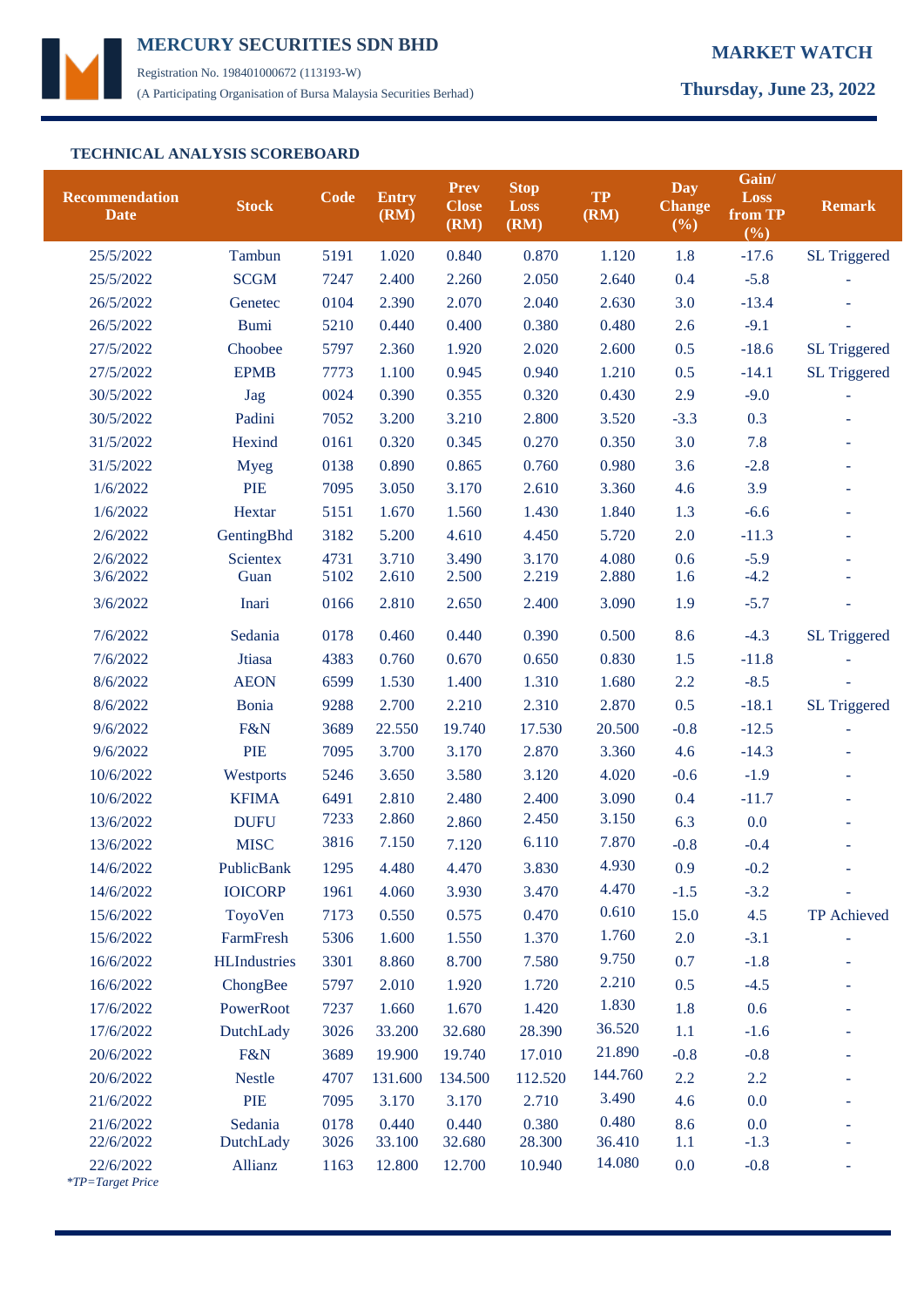

## **STOCK SELECTION BASED ON DIVIDEND YIELD**

| <b>Company</b>                        | <b>Sector</b> | <b>Price</b><br><b>RM</b> | <b>Dividend / Share</b><br><b>RM</b> | <b>Dividend Yield</b><br>(%) |
|---------------------------------------|---------------|---------------------------|--------------------------------------|------------------------------|
| <b>AmFirst REIT</b>                   | <b>REIT</b>   | 0.385                     | 0.04                                 | 10.0                         |
| <b>SHL Consolidated Bhd</b>           | Property      | 1.900                     | 0.18                                 | 9.5                          |
| <b>British American Tobacco Malay</b> | Consumer      | 11.160                    | 0.89                                 | 8.0                          |
| Pharmaniaga Bhd                       | Consumer      | 0.595                     | 0.05                                 | 7.7                          |
| <b>UOA REIT</b>                       | <b>REIT</b>   | 1.150                     | 0.09                                 | 7.5                          |
| Al-'Aqar Healthcare REIT              | <b>REIT</b>   | 1.180                     | 0.09                                 | 7.4                          |
| Amanahraya REIT                       | <b>REIT</b>   | 0.630                     | 0.04                                 | 7.0                          |
| Uchi Technologies Bhd                 | Industrial    | 3.000                     | 0.20                                 | 6.7                          |
| Malayan Banking Bhd                   | Finance       | 8.600                     | 0.56                                 | 6.5                          |
| Tambun Indah Land Bhd                 | Property      | 0.825                     | 0.05                                 | 6.4                          |
| Magnum Bhd                            | Consumer      | 1.640                     | 0.10                                 | 6.2                          |
| Matrix Concepts Holdings Bhd          | Property      | 2.330                     | 0.14                                 | 6.1                          |
| Capitaland Malaysia Trust             | <b>REIT</b>   | 0.555                     | 0.03                                 | 6.1                          |
| Malaysia Building Society Bhd         | Finance       | 0.575                     | 0.04                                 | 6.1                          |
| Hong Leong Industries Bhd             | Industrial    | 8.610                     | 0.52                                 | 6.0                          |

*Source: Bloomberg*

*User guide: Mercury Securities compile a list of dividend stocks for conservative long term passive investors looking for regular income while keeping the investment intact.*

*Methodology: The list below is made up of stocks that pay high dividend (Estimate dividend yield >4%) and paying dividend consistently (Paid dividend for the last 3 years*)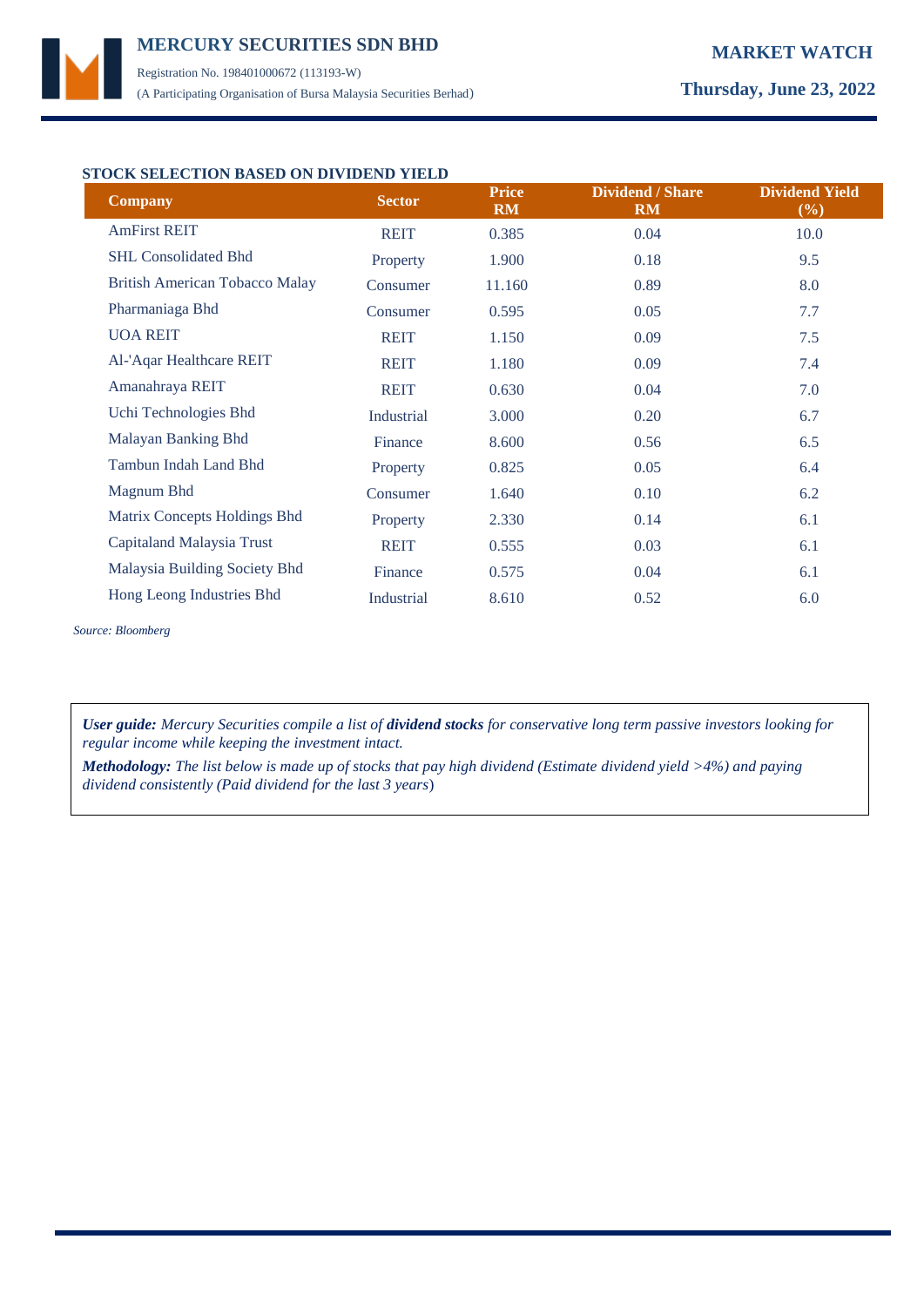

### **SECTORIAL VALUATION**

The chart below depicts the performance of the respective KLCI sectors over a five-year period including the current and forward P/E. The sector's performance is ranked against each other based on absolute returns for that particular year. The user can track the historical performance of respective sectors and notice that the technology sector is the best performing sector over a five-year period between 2016 and 2020 with a compound annual growth rate. The user will also be able to identify sector value based on the current P/E and the corresponding 5-year high, low and average P/E. For example, finance sector PE is currently at 11.4 times against 5-year average P/E of 12.2 times, suggesting financials valuation is in line with the average of 12.2 times.

| <b>Index</b>     | <b>Return</b><br>(%) | <b>Valuation P/E</b><br>(X) |                          |                          |                          |              |
|------------------|----------------------|-----------------------------|--------------------------|--------------------------|--------------------------|--------------|
|                  | <b>YTD</b>           |                             | 5 - Years                |                          | <b>Current</b>           | $1 Yr - Fwd$ |
|                  |                      | <b>High</b>                 | Low                      | Avg                      |                          |              |
| <b>KLCI</b>      | (8.7)                | 21.3                        | 14.4                     | 17.4                     | 14.4                     | 12.4         |
| Finance          | 2.6                  | 13.0                        | 11.5                     | 12.4                     | 12.3                     | 9.6          |
| Property         | (10.4)               | 13.8                        | 11.2                     | 12.2                     | 12.2                     | 9.5          |
| Plantation       | 3.6                  | 94.6                        | 8.7                      | 43.3                     | 8.7                      | 12.8         |
| Consumer         | (4.7)                | 25.6                        | 11.6                     | 21.4                     | 11.6                     | 16.4         |
| Technology       | (36.6)               | 29.8                        | 19.1                     | 24.0                     | 20.8                     | 19.6         |
| Construction     | (2.0)                | 22.2                        | 14.2                     | 18.0                     | 14.2                     | 11.0         |
| Energy           | (2.5)                | $\overline{\phantom{a}}$    | ÷                        | $\overline{\phantom{a}}$ | 9.8                      | 8.7          |
| Health care      | (30.2)               | 52.6                        | 8.3                      | 30.4                     | 8.3                      | 20.9         |
| <b>Ind Prod</b>  | (9.7)                | 38.6                        | 10.0                     | 23.7                     | 10.0                     | 11.0         |
| <b>REIT</b>      | 0.5                  | ۰                           | ÷                        | ٠                        | 27.2                     | 15.9         |
| Telco            | (14.8)               | 25.1                        | 21.7                     | 23.4                     | 21.7                     | 16.0         |
| Transportations  | (6.8)                | ۰                           | $\overline{\phantom{a}}$ | ٠                        | $\overline{\phantom{a}}$ | 15.6         |
| <b>Utilities</b> | (5.6)                | $\overline{\phantom{a}}$    |                          | ٠                        | 14.3                     | 12.1         |

 *Source: Bloomberg*